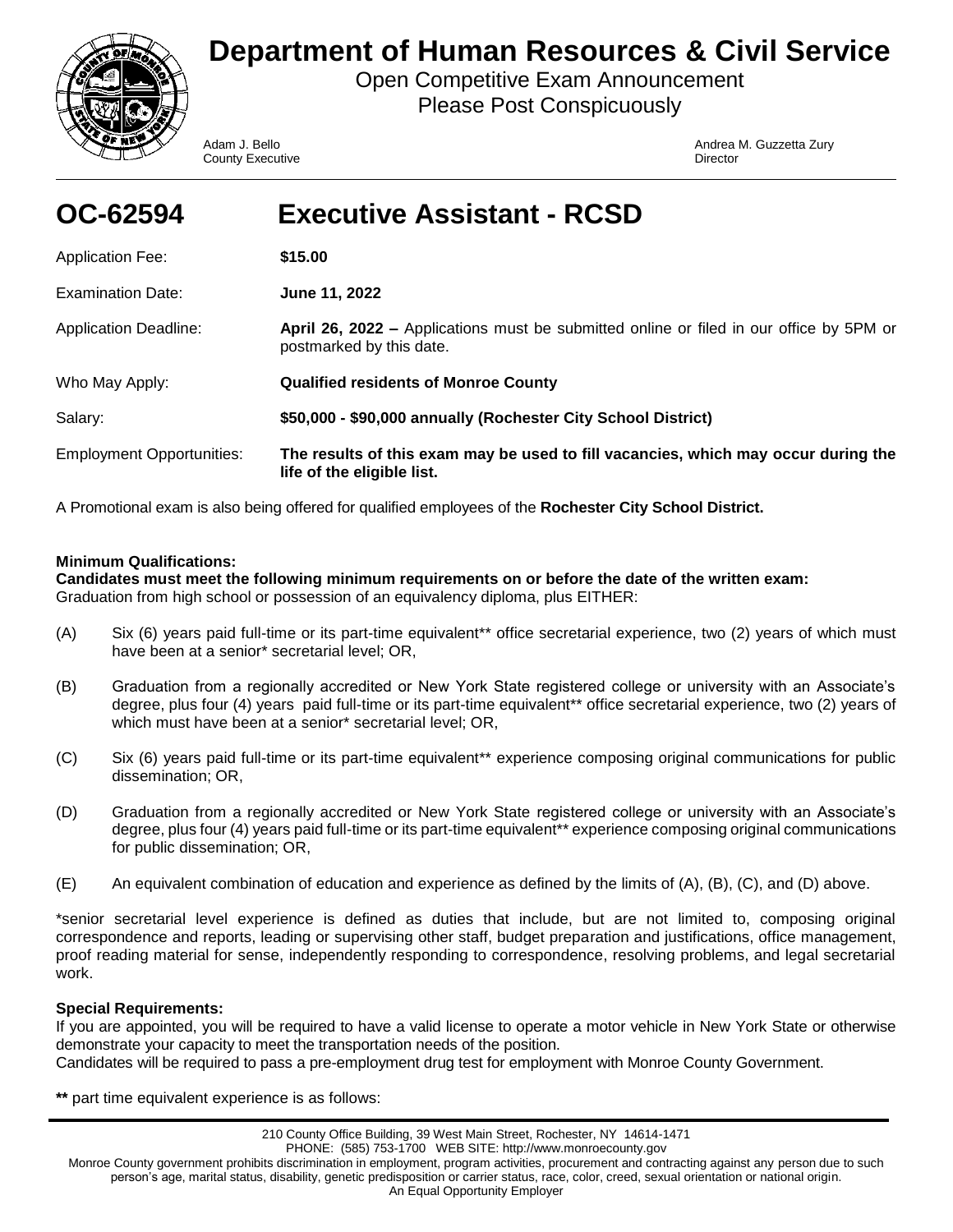0-9 hours per week = no credit 10-19 hours per week  $= 1/4$  (one-quarter) of full-time work 20-29 hours per week  $= 1/2$  (one-half) of full-time work 30 hours or more per week = full-time work

Work experience must be paid full-time, or its part-time equivalent. Employment dates, average number of hours worked per week, and job duties must be included.

## **Residency Requirement:**

Applicants must be residents of Monroe County for at least four (4) months at the time of examination.

## **Fees:**

A **\$15.00 non-refundable** Application Fee for each examination for which you apply is to be paid with your application, unless the fee is waived for that examination.

Make check or money order payable to: Monroe County Director of Finance

Write the LAST FOUR DIGITS of your SOCIAL SECURITY NUMBER AND EXAM NUMBER(S) ON YOUR CHECK OR MONEY ORDER.

Be sure to compare your qualifications carefully with the requirements listed and file only for those examinations for which you clearly qualify and intend to take. We cannot prescreen applications submitted without the fee. No refunds will be made if your application is disapproved or you fail to appear for the test. There is a \$15.00 charge for returned checks. We do not accept cash.

## **Exception to Fee Requirement:**

A waiver of application fee will be allowed if you are unemployed and primarily responsible for the support of a household. In addition, a waiver of application fee will be allowed if you are determined eligible for Medicaid, or receiving Supplemental Security Income payments, or Public Assistance (Temporary Assistance for Needy Families/Family Assistance or Safety Net Assistance) or are certified Job Training Partnership Act/Workforce Investment Act eligible through a State or local social service agency. Employees of Monroe County who are represented by the Federation of Social Workers, Local 381, are eligible for this waiver for all exams if they are in salary group 52 and below; employees in a salary group above 52 are eligible for the fee waiver, if the examination is for a title in their career field. Employees of Monroe County who are represented by C.S.E.A., Local 828, are eligible for this waiver, if they are in salary group 10 or below. The fee is waived for all Monroe County employees taking promotional exams. Individuals wishing to claim this waiver of fee must complete a request for application fee waiver and certification request located on the last page of the application. Such claims are subject to later verification and, if not supported by appropriate documentation are grounds for barring appointment.

## **Description of Duties:**

This position, located at the Rochester City School District (RCSD), is a high level secretarial position involving the performance of routine administrative business and complex secretarial tasks. Employees serve as secretaries to administrators at the district's cabinet level, relieving them of administrative detail. Employees act on behalf of the administrator in accomplishing administrative business with wide leeway allowed for independent judgment and decision making. The employee reports directly to, and works under the general supervision of an administrator with considerable freedom in referring and responding to inquiries and overseeing the day-to-day operations of the office. General supervision may be exercised over a clerical staff.

## **Scope of Examination:**

The **written, multiple-choice test** will cover knowledge, skills and/or abilities in such areas as:

## **Grammar/Usage/Punctuation**

The grammar and usage questions test for the ability to apply the basic rules of grammar and usage. The punctuation questions test for a knowledge of the correct placement of punctuation marks in sentences. You will be presented with sets of four sentences from each of which you must choose the sentence that contains a grammatical, usage, or punctuation error.

## **Keyboarding practices**

These questions test for a knowledge of preferred practices in such areas as letter format, capitalization, hyphenation, plurals, possessives, word division, word and figure style for numbers, and common proofreading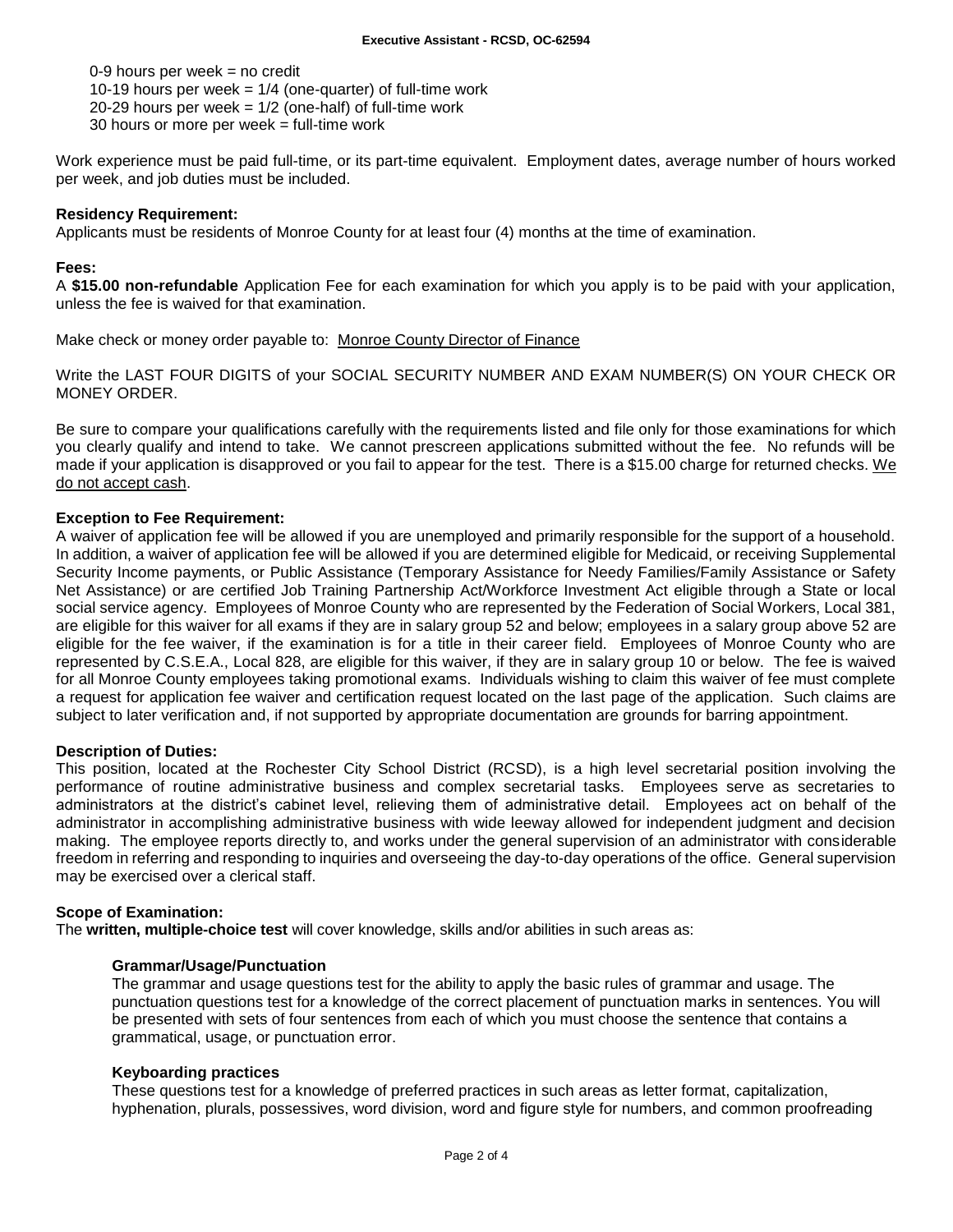marks. In addition, there will be a passage to proofread followed by questions on how to correct the errors in the passage.

## **Office practices**

These questions test for a knowledge of generally agreed-upon practices governing the handling of situations which typists, stenographers, secretaries, and office assistants encounter in their work, as well as a knowledge of efficient and effective methods used to accomplish office tasks. The questions cover such topics as planning work flow; setting priorities; dealing effectively with staff, visitors, and callers; filing and retrieving information; safeguarding confidentiality; using office equipment; and making procedural decisions and recommendations which contribute to a well-managed office.

## **Spelling**

These questions test for the ability to spell words that are used in written business communications.

## **Supervision**

These questions test for knowledge of the principles and practices employed in planning, organizing, and controlling the activities of a work unit toward predetermined objectives. The concepts covered, usually in a situational question format, include such topics as assigning and reviewing work; evaluating performance; maintaining work standards; motivating and developing subordinates; implementing procedural change; increasing efficiency; and dealing with problems of absenteeism, morale, and discipline.

## **Working with office records**

These questions test your ability to work with office records. The test consists of two or more sets of questions, each set concerning a different problem. Typical record keeping problems might involve the organization or collation of numerical data from several sources; maintaining a record system using running balances; or completion of a table summarizing data using totals, subtotals, averages and percents. **You should bring with you a hand-held battery- or solar-powered calculator for use on this test.** You will **not** be permitted to use the **calculator** function of your **cell phone**.

## **Calculators and Reference Materials:**

Most civil service written tests do not require the use of a calculator or slide rule. However, the use of calculators is **RECOMMENDED** for this exam. Candidates have the option of bringing a hand-held, quiet, battery or solar-powered arithmetic calculator or a slide rule to the test room. Candidates will not be permitted to use calculators containing spell check, dictionary, language translator, address or telephone book, personal digital assistants, or typewriter keyboard features, or any similar devices. You may not bring books or other reference materials.

This written examination is being prepared and rated in accordance with Section 23(2) of the Civil Service Law. The provisions of the New York State Civil Service Law, Rules and Regulations dealing with the preparation and rating of examinations, as well as establishment and certification of eligible lists for positions in the classified service will apply to this examination.

----------------- BASIC CIVIL SERVICE INFORMATION -----------------------------------

## **Applications:**

If you are applying for more than one exam, a separate application is required for each exam. Applications may be obtained at the address or web-site indicated at the bottom of the first page of this announcement.

## **Candidates must record the Exam Number and Title on the Application.**

#### **Note:**

Submission of a resume does not relieve you of the responsibility for completing all sections of the official application. The resume is a supplement to the application, and not a substitute for it. To receive credit for a job, basic employment information such as address, name and title of supervisor, average number of hours in the workweek, final salary, reason for leaving, specific job duties, your job title, etc. must be shown.

#### **Certifications and Appointments:**

The eligible list resulting from this examination will be established in accordance with the final earned numerical rating of passing candidates regardless of residence. A municipality or district may exercise its right under Section 23 of the Civil Service Law to request an initial certification of eligibles who have been residents of that municipality or district for at least one (1) month on the date of certification and who are also legal residents of the appointing jurisdiction at the time of appointment, in accordance with their numerical rating. After the names of residents have been exhausted the Commission must then certify in regular rank order the names of non-residents on the list.